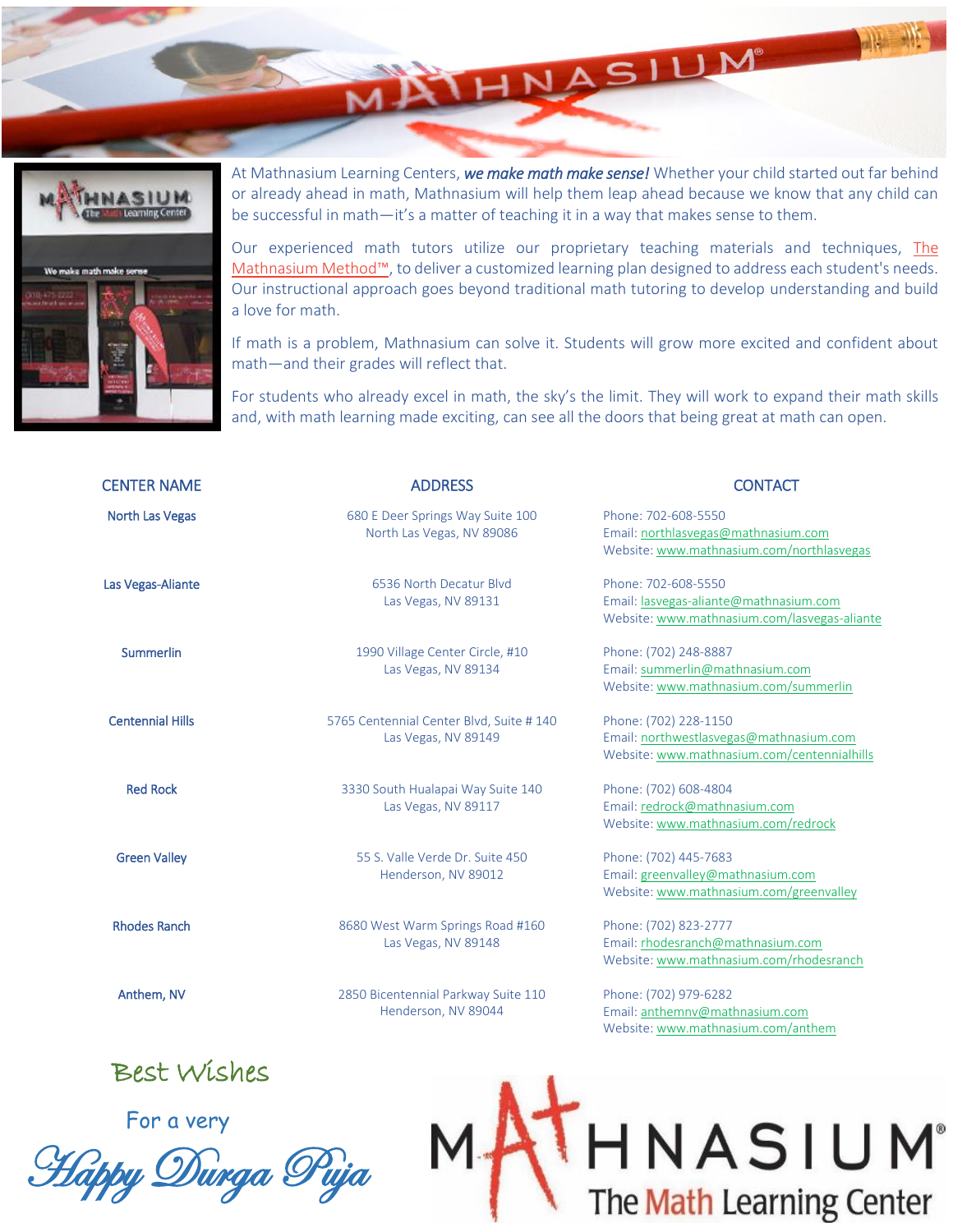## Happy Durga Puja

May the blessings of Maa Durga brighten up everyone's life





dr. Deb, Lipika, Riya,& Rahul mukhopadhyay

From

Family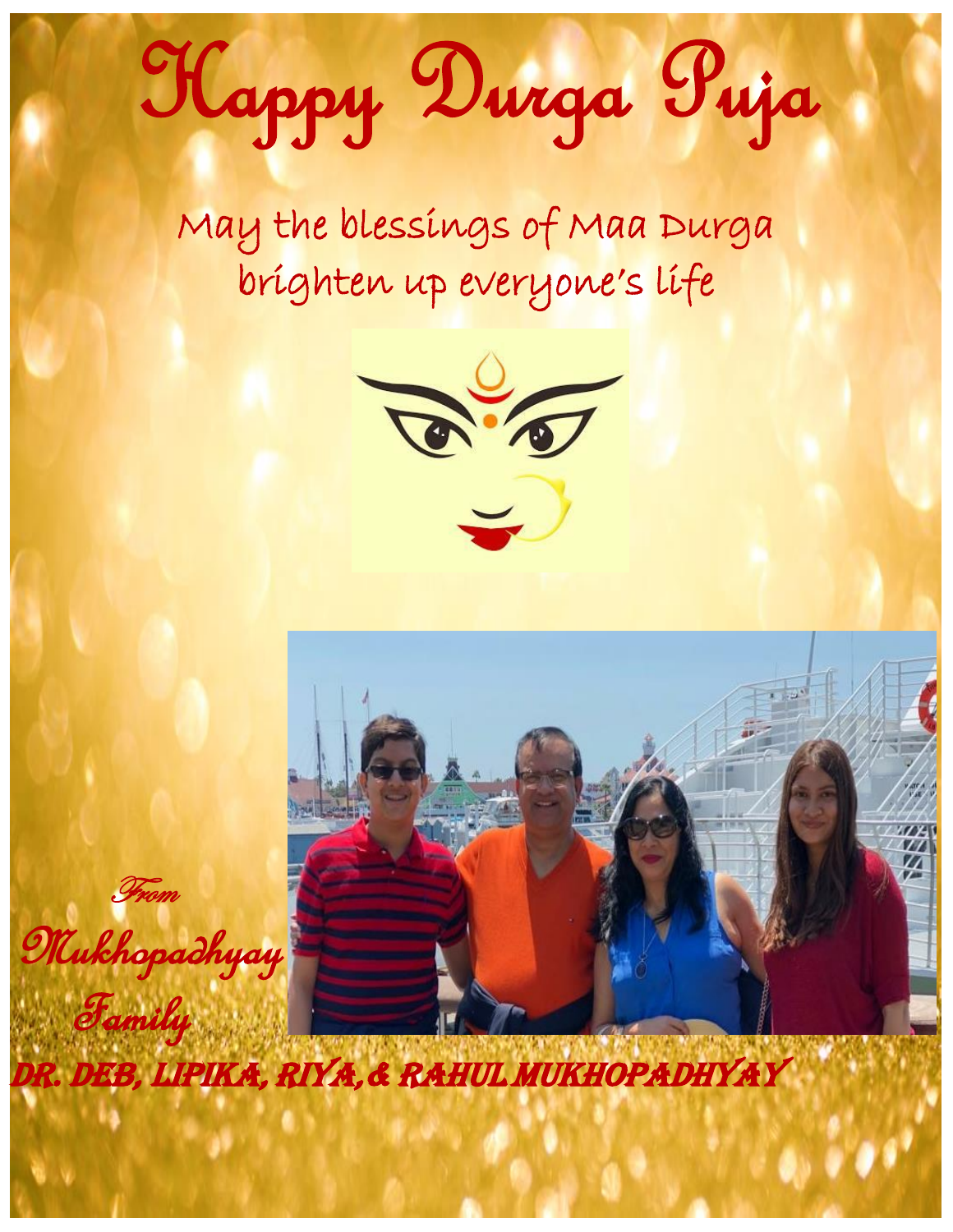

 *Wishing colour, bliss & beauty to all BANV Members in this Durga Puja*



From Goswami Family

*Rathindra, Joyati, Sharmi, & Ayan Goswami*